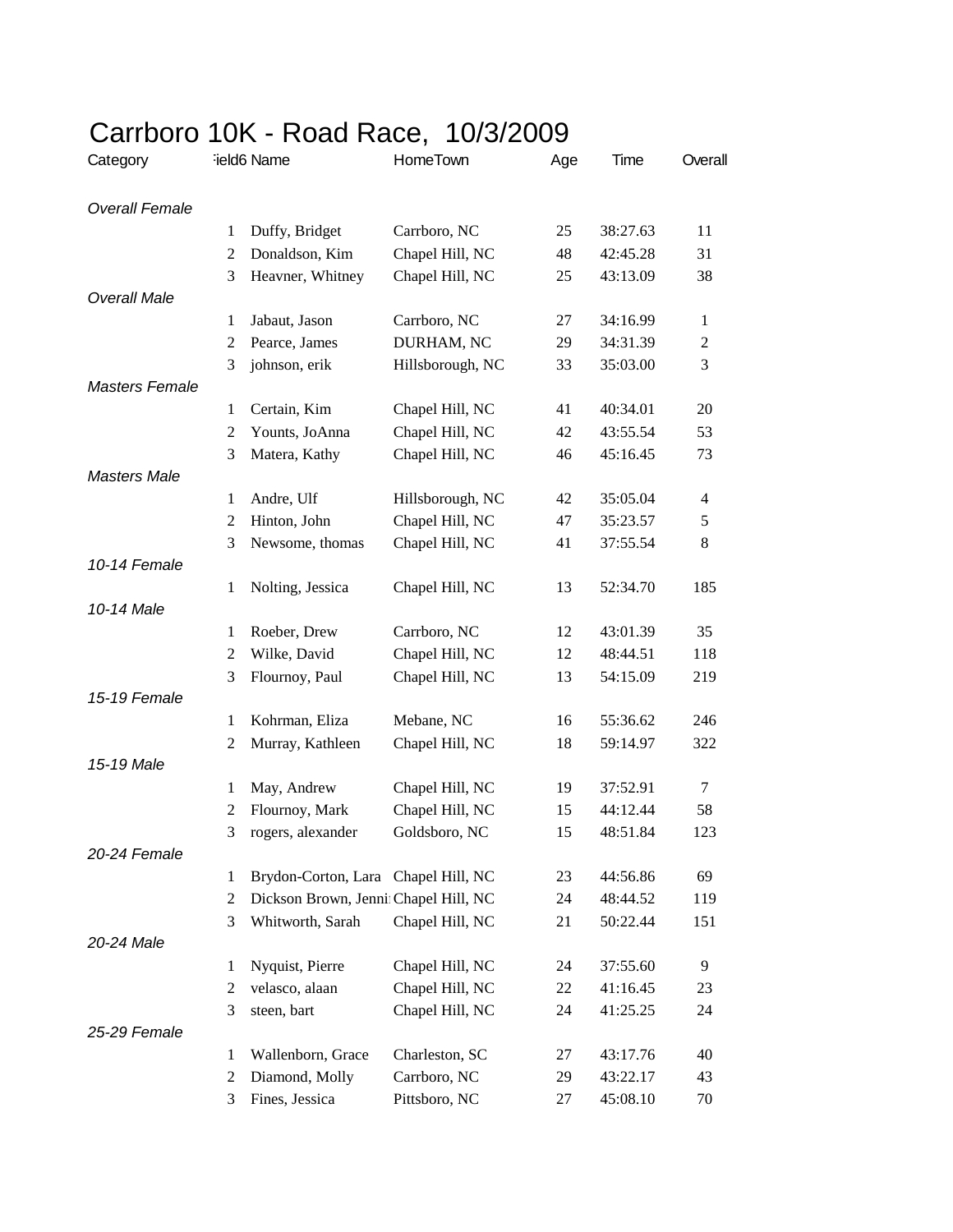| 25-29 Male   |                |                                       |                  |             |          |     |
|--------------|----------------|---------------------------------------|------------------|-------------|----------|-----|
|              | 1              | Dixon, Joshua                         | Chapel Hill, NC  | 29          | 39:09.94 | 16  |
|              | $\overline{2}$ | Dominguez, Daniel                     | Chapel Hill, NC  | 25          | 41:46.99 | 26  |
|              | 3              | Ruhl, Elias                           | New Hill, NC     | 27          | 43:00.32 | 34  |
| 30-34 Female |                |                                       |                  |             |          |     |
|              | 1              | Kruse, Lauren                         | Hillsborough, NC | 31          | 44:54.85 | 68  |
|              | $\overline{2}$ | Adams, Jennifer                       | Pittsboro, NC    | 33          | 48:29.31 | 114 |
|              | 3              | Young, Kelly                          | Chapel Hill, NC  | 34          | 50:10.92 | 142 |
| 30-34 Male   |                |                                       |                  |             |          |     |
|              | 1              | Kobes, Solomon                        | Chapel Hill, NC  | 34          | 35:51.25 | 6   |
|              | 2              | Allen, Quincy                         | Durham, NC       | 30          | 38:34.26 | 13  |
|              | 3              | rivero, german                        | Carrboro, NC     | 33          | 38:37.65 | 14  |
| 35-39 Female |                |                                       |                  |             |          |     |
|              | 1              | Oakley, Edie                          | DURHAM, NC       | 38          | 44:01.65 | 56  |
|              | 2              | Lee, Jessica                          | Chapel Hill, NC  | 39          | 48:54.86 | 126 |
|              | 3              | Sarratt, Wendy                        | Chapel Hill, NC  | 36          | 52:24.33 | 181 |
| 35-39 Male   |                |                                       |                  |             |          |     |
|              | 1              | Clancy, Joseph                        | Durham, NC       | 36          | 39:15.49 | 17  |
|              | $\overline{2}$ | Reuveni, Johnatan                     | Durham, NC       | 36          | 40:41.53 | 21  |
|              | 3              | Hirsch, Eric                          | Hillsborough, NC | 39          | 42:28.28 | 27  |
| 40-44 Female |                |                                       |                  |             |          |     |
|              | 1              | Jaspers, Ilona                        | Carrboro, NC     | 40          | 46:17.16 | 90  |
|              | 2              | Charney, Amy                          | Chapel Hill, NC  | 41          | 47:32.70 | 101 |
|              | 3              | Cavedo, Colleen                       | Hillsborough, NC | 43          | 49:24.85 | 132 |
| 40-44 Male   |                |                                       |                  |             |          |     |
|              | 1              | Ayal, Shahar                          | Chapel Hill, NC  | 41          | 42:31.28 | 29  |
|              | $\overline{c}$ | Bolon, Todd                           | Chapel Hill, NC  | 43          | 43:32.54 | 44  |
|              | 3              | Ciavatta, Dominic                     | Chapel Hill, NC  | 42          | 43:35.84 | 45  |
| 45-49 Female |                |                                       |                  |             |          |     |
|              | $\mathbf{1}$   | Collins, Leslie                       | Chapel Hill, NC  | 46          | 48:13.44 | 110 |
|              | 2              | Williams, Christianna Chapel Hill, NC |                  | 45          | 48:24.90 | 113 |
|              | $\mathfrak{Z}$ | Wilkinson, Kari Mebane, NC            |                  | $\sqrt{48}$ | 48:45.68 | 120 |
| 45-49 Male   |                |                                       |                  |             |          |     |
|              | $\mathbf{1}$   | villagran, rene                       | Carrboro, NC     | 49          | 38:21.74 | 10  |
|              | $\overline{c}$ | Knight, Rodney                        | Chapel Hill, NC  | 48          | 39:34.92 | 18  |
|              | 3              | Kemp, Matt                            | Durham, NC       | 46          | 39:48.64 | 19  |
| 50-54 Female |                |                                       |                  |             |          |     |
|              | 1              | Brady, Ann                            | Mebane, NC       | 53          | 50:40.29 | 161 |
|              | 2              | Moses, Kitty                          | Durham, NC       | 54          | 55:50.22 | 247 |
|              | 3              | Wasiolek, Sue                         | DURHAM, NC       | 54          | 59:03.39 | 316 |
| 50-54 Male   |                |                                       |                  |             |          |     |
|              | 1              | Paul, Eric                            | Chapel Hill, NC  | 52          | 39:00.50 | 15  |
|              | $\overline{2}$ | Risku, Dan                            | Chapel Hill, NC  | 53          | 41:28.19 | 25  |
|              | 3              | Marshall, John                        | Carrboro, NC     | 54          | 46:14.74 | 89  |

*55-59 Female*